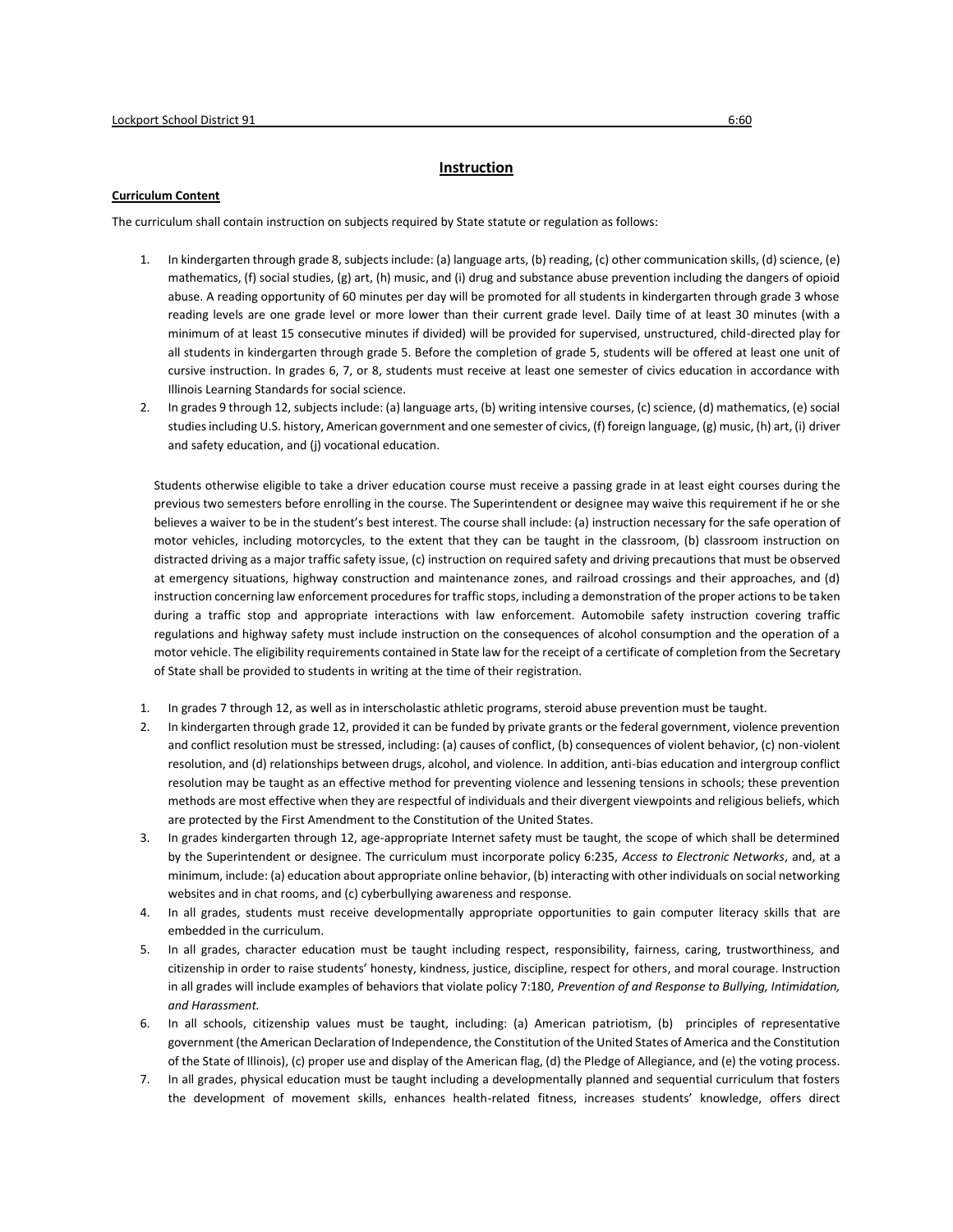opportunities to learn how to work cooperatively in a group setting, and encourages healthy habits and attitudes for a healthy lifestyle. Unless otherwise exempted, all students are required to engage in a physical education course with such frequency as determined by the Board after recommendation from the Superintendent, but at a minimum of three days per five-day week. For exemptions and substitutions, see policies 6:310, *High School Credit for Non-District Experiences; Course Substitutions; Re-Entering Students* and 7:260, *Exemption from Physical Education*.

- 8. In all schools, health education must be stressed, including: (a) proper nutrition, (b) physical fitness, (c) components necessary to develop a sound mind in a healthy body, (d) dangers and avoidance of abduction, and (e) age-appropriate and evidenceinformed sexual abuse and assault awareness and prevention education in all grades. The Superintendent shall implement a comprehensive health education program in accordance with State law.
- 9. In all schools, career/vocational education must be taught, including: (a) the importance of work, (b) the development of basic skills to enter the world of work and/or continue formal education, (c) good work habits and values, (d) the relationship between learning and work, and (e) if possible, a student work program that provides the student with work experience as an extension of the regular classroom. A career awareness and exploration program must be available at all grade levels.
- 10. In grades 9 through 12, consumer education must be taught, including: (a) financial literacy, including consumer debt and installment purchasing (including credit scoring, managing credit debt, and completing a loan application); budgeting; savings and investing; banking (including balancing a checkbook, opening a deposit account, and the use of interest rates); understanding simple contracts; State and federal income taxes; personal insurance policies; the comparison of prices; higher education student loans; identity-theft security; and homeownership (including the basic process of obtaining a mortgage and the concepts of fixed and adjustable rate mortgages, subprime loans, and predatory lending); and (b) the roles of consumers interacting with agriculture, business, labor unions and government in formulating and achieving the goals of the mixed free enterprise system.
- 11. Beginning in the fall of 2022, in grades 9 through 12, intensive instruction in computer literacy, which may be included as a part of English, social studies, or any other subject.
- 12. Beginning in the fall of 2022, in grades 9 through 12, a unit of instruction on media literacy that includes, but is not limited to, all of the following topics: (a) accessing information to evaluate multiple media platforms and better understand the general landscape and economics of the platforms, and issues regarding the trustworthiness of the source of information; (b) analyzing and evaluating media messages to deconstruct media representations according to the authors, target audience, techniques, agenda setting, stereotypes, and authenticity to distinguish fact from opinion; (c) creating media to convey a coherent message using multimodal practices to a specific target audience that includes, but is not limited to, writing blogs, composing songs, designing video games, producing podcasts, making videos, or coding a mobile or software application; (d) reflecting on media consumption to assess how media affects the consumption of information and how it triggers emotions and behavior; and (e) social responsibility and civics to suggest a plan of action in the class, school, or community for engaging others in a respectful, thoughtful, and inclusive dialogue over a specific issue using facts and reason.
- 13. Beginning in the fall of 2023, in grades 9 through 12, an opportunity for students to take at least one computer science course aligned to Illinois learning standards. *Computer science* means the study of computers and algorithms, including their principles, hardware and software designs, implementation, and impact on society. Computer science does not include the study of everyday uses of computers and computer applications; e.g., keyboarding or accessing the Internet.
- 14. In all schools, conservation of natural resources must be taught, including: (a) home ecology, (b) endangered species, (c) threats to the environment, and (d) the importance of the environment to life as we know it.
- 15. In all schools, United States (U.S.) history must be taught, including: (a) the principles of representative government, (b) the Constitutions of the U.S. and Illinois, (c) the role of the U.S. in world affairs, (d) the role of labor unions, (e) the role and contributions of ethnic groups, including but not limited to, the African Americans, Albanians, Asian Americans, Bohemians, Czechs, French, Germans, Hispanics (including the events related to the forceful removal and illegal deportation of Mexican-American U.S. citizens during the Great Depression), Hungarians, Irish, Italians, Lithuanians, Polish, Russians, Scots, and Slovakians in the history of this country and State, (f) a study of the roles and contributions of lesbian, gay, bisexual, and transgender (LGBT) people in the history of the U.S. and Illinois, (g) Illinois history, and (h) the contributions made to society by Americans of different faith practices, including, but not limited to, Muslim Americans, Jewish Americans, Christian Americans, Hindu Americans, Sikh Americans, Buddhist Americans, and any other collective community of faith that has shaped America.

In addition, all schools shall hold an educational program on the United States Constitution on Constitution Day, each September 17, commemorating the September 17, 1787 signing of the Constitution. However, when September 17 falls on a Saturday, Sunday, or holiday, Constitution Day shall be held during the preceding or following week.